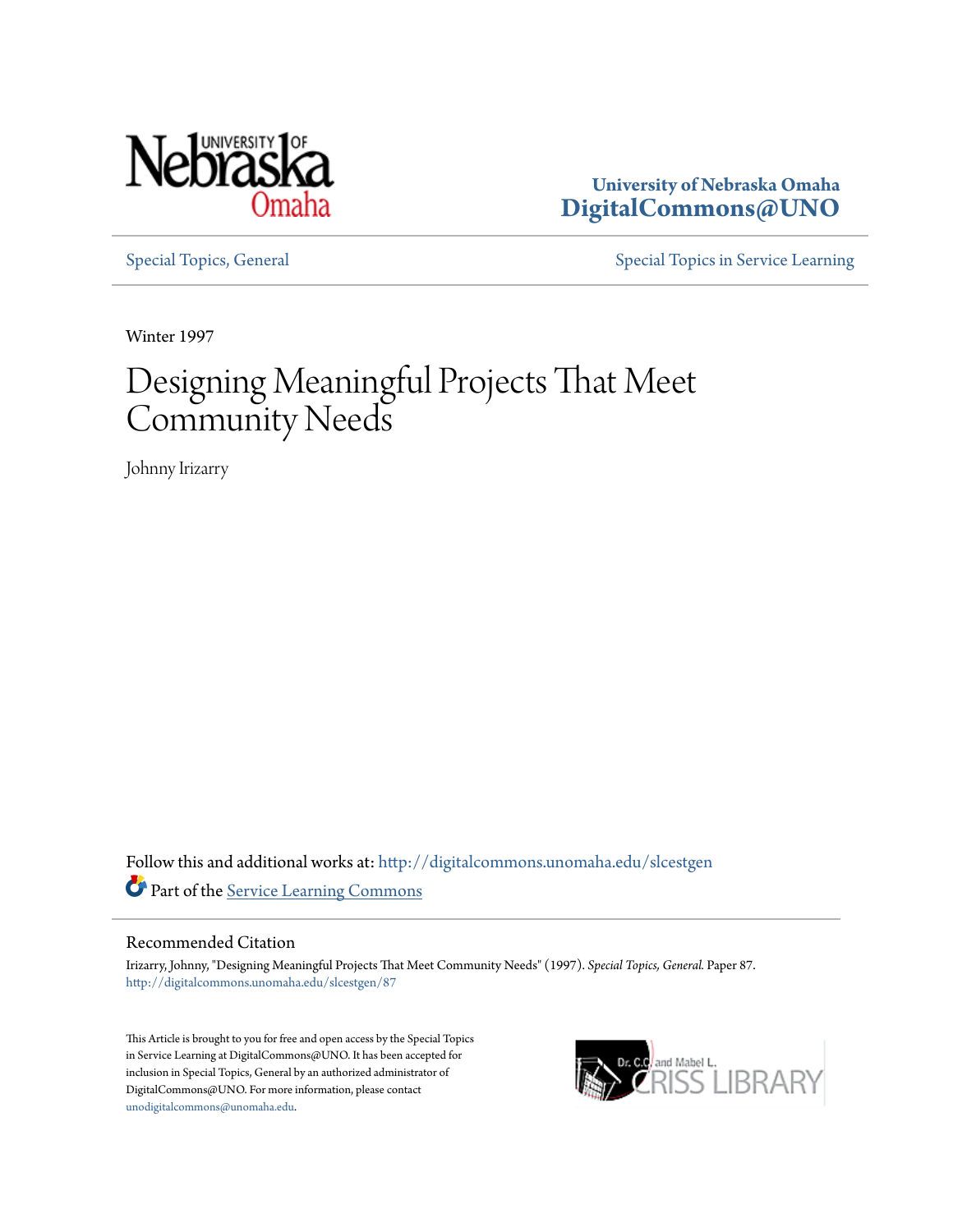## Designing Meaningful Projects That Meet Community Needs

*by Joltnn)' Irizarry* 

*This excerpt is reprinted with permission from the National Society for Experiential Education in their* Critical Issues in K-12: Case Studies and Reflections. *( /996) Gila Gulati-Partee and William R. Finger, Editors. pp. 23-28.* 

Taller Puertorriquefio is a community-based cultural center, located in a North Philadelphia neighborhood rich in history. Poverty has taken hold of the area as the collapse and flight of industry and work opportunities has occurred. With *so* many needs in our area. Taller has to make careful program choices. This is not easy when the needs are so great. In our 22-year history, our mission has been for the arts and culture to be at the core of what we do. Our guiding question in assessing community needs is "How can Taller best influence the overall well-being of the community it serves through the arts?" We seek to develop multidisciplinary arts and cultural programs in which the community can participate in a significant way.

Within this overall mission, we have pursued many types of projects to meet community needs. In recent years. AIDS has deeply touched the life and work of Taller. A number of artists and others who have worked with Taller are either infected or have passed because of AIDS. This has created in the organization a special interest in establishing programs that address HIV/ AIDS and the dramatic impact it has in our local community, as well as the national Latino community.

A commitment to social justice and to an interest in serving as a partner in the continued development of the Latino community has led the organization towards becoming more involved in collaborative projects with schools and other non-arts-specific organizations. As demand for our participation and involvement in collaborations has continued to grow, we found it important to identify a "philosophical definition" to guide us in making choices and decisions on our organizational role in partnerships. We pursue collaborations that operate on principles of cultural pluralism and provide additional resources to our community's cultural educational development. We also seek equal planning and creative power in the projects and equitable financial contributions. if possible. We want the projects to build bridges that can be strengthened in the future, fulfill specific needs, and move beyond stereotypes with sincere intentions of assisting the community on a long-term basis. We seek projects that recognize the expertise of community members, including their knowledge of and access to our community's resources, audiences, art. artists. history. and culture, as well as their capacity to identify problems and implement solutions. We want to break social barriers, exchange ideas, and build on community and organizational stabilization and empowerment.

Our experience has been that once initial trust is established between our agency and specific dedicated teachers and the principals. schools are extremely interested in working with community agencies in special projects. especially if the community

agency brings financial resources and creative projects that can enhance the students' learning. We have had less success when schools approached us with major project ideas but without major funding. Smaller projects developed by schools have been more successful, such as murals, cultural workshops, and presentations.

NSLC

c/o ETR Associates<br>4 Carbonero Way Scotts Valley, CA 95066

### Making the Partnership Work

In designing projects that meet community needs, community agencies and schools should emphasize several important elements to ensure success. These will apply to all projects, with the emphasis changing depending upon the circumstances of your situation.

I. Build "working teams" to implement the project. One of the most challenging and important components of our AIDS education programs was developing a team where all of the members were equally committed to the concept of the project, to its educational and social mission. and to the community. The team members must have the same information and plan of action and know and respect each other's role in the project. This component has presented the most work for us in the planning and beginning stages of the project. Once this groundwork was accomplished, implementing the rest of the project was much easier.

2. Be sure the school principal is committed to, and well informed about, your project. For the Taller staff, the coordinating artists, AIDS educators. community partners. and the school staff to work on our AIDS projects, we had to have the cooperation of the principal.

3. Establish trust among the groups involvecl. Having a working team and keeping the principal well informed are the first steps toward establishing trust. It is needed between our organization, the principal, the teachers at the school, and the other team members throughout the project implementation and beyond. In such a diverse parlnership, conflicts and differences of opinions will surely arise. These need to be addressed immediately. The solution lies in the commitment of all participating partners to confront each other honestly when problem issues do arise, and continue to work together.

*4.* Constant communication and trust must be maintained with any outside consultants. Our staff and project coordinating artists have to work very closely together. The responsibilities of the artist need to be clear. especially when he or she is the creative guide to the project. This is a role of guidance and artistic support allowing for the ideas and concepts of the students, teachers. and other project participants to determine the creative and collective outcomes. The logistics need to be clear as well. At